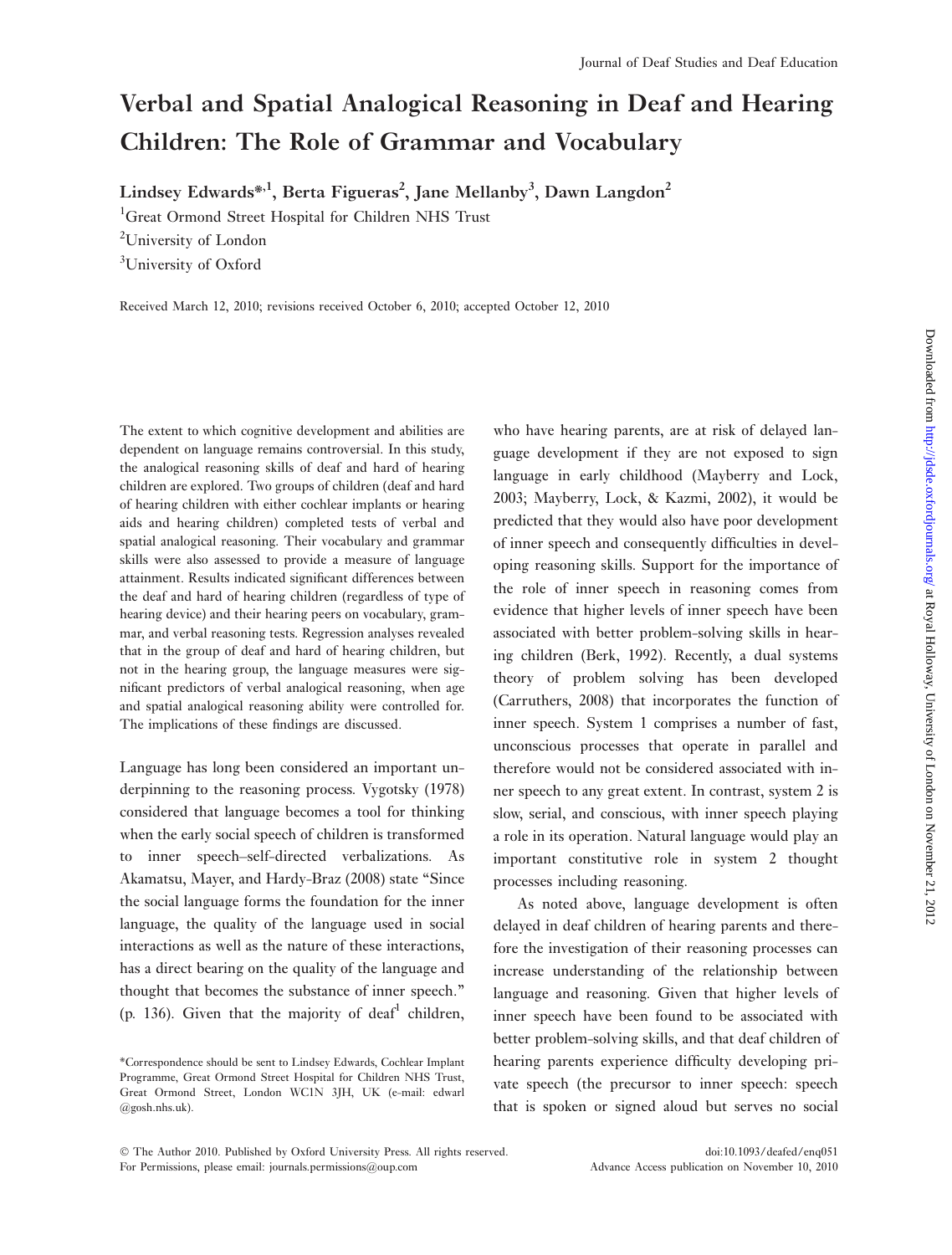function and is used to guide and regulate the actions of the speaker, e.g., Jamieson, 1995), it could be expected that these deaf children will have difficulty solving problems, particularly those with a high verbal loading.

Research on the cognitive abilities of deaf children has produced inconsistent findings. Differences in working memory, particularly for verbal material, have commonly been found and appear to be related to the use of memory strategies such as rehearsal (Marschark, Lang, & Albertini, 2002). Following a review of the literature, Mayberry (2002) states that ''The delayed and depressed language development of deaf children, as a group, is not caused by, and does not cause, general intellectual deficiencies in cognitive domains that function independent of language.'' (p. 100). She therefore concludes that language and nonlinguistic cognitive development are functionally separable to a large degree.

In terms of reasoning skills in deaf individuals, Ottem (1980) concluded that these individuals' performance is at a disadvantage with respect to that of age-matched hearing people in tasks requiring simultaneous attention to two or more elements–such as the height of water in a container and the container's shape. Marschark (2003) also notes that deaf individuals tend to process specific items individually rather than attend to or recognize the relations between items. Analogical reasoning fundamentally relies on such relational processing, establishing a correspondence between one set of relations (for instance, the oppositional relation emergent in the conceptual pair ''happy–sad'') and another (the same oppositional relation emerging in the pair ''healthy–ill'', Goswami, 1991).

Surprisingly few studies of deaf children have focused explicitly on analogical reasoning. One relevant study by Bandurski and Galkowski (2004) compared verbal, arithmetic, and spatial analogical reasoning skills of deaf children born to hearing parents (hence not exposed to sign language in infancy), with the reasoning skills of deaf children born to deaf parents (hence exposed to sign language in infancy), and to those of hearing children. The early language-deprived children, that is those deaf children born to hearing parents, showed poorer verbal analogical reasoning than the other two groups but their arithmetic and spatial analogical reasoning levels were similar to those of the other two groups. This suggests that early access to language, irrespective of language mode (signed or spoken), is the prerequisite for the development of verbal analogical reasoning skills. However, there is some earlier contradictory evidence regarding deaf children's spatial analogical reasoning skills, and so the role that language (whether signed or spoken) plays in the development of these skills is not clear. For example, Zwiebel and Mertens (1985) found that the figural analogical reasoning subtest of a nonverbal intelligence battery did not load significantly on any factor in a factor analysis in a group of deaf children aged between 10 and 12 years. In a group of hearing children of the same age, this subtest loaded very heavily on one of the two factors that were identified. The authors interpret this as indication that the deaf children have a ''weak or absent thinking component'' (p. 29; although this component did appear to emerge in an older group of deaf children, aged 13-15 years). This suggests that the deaf children may follow a normal trajectory in terms of their development of analogical reasoning, that is, this cognitive skill is delayed rather than deviant in its acquisition. Sharpe (1985) also found differences between signing deaf children's and hearing children's figural analogical reasoning skills, which were poorer in the former group.

Although the findings of poor verbal analogical reasoning in the context of poor oral or signed language are not surprising, the relationship between language and spatial analogical reasoning needs to be further examined. It could be argued that all analogical reasoning tasks, regardless of their content (verbal or nonverbal/spatial), require a high level of language skills through the use of self-talk or inner speech. A study of adults with unilateral brain lesions showed that participants with left hemisphere lesions were impaired on both verbal and spatial analogical reasoning, supporting the role of the left hemisphere and language in spatial reasoning (Langdon & Warrington, 2000). Equally, it is theoretically possible that spatial analogical reasoning tasks rely minimally on language skills, if it is assumed that such problems can be solved without describing or verbally labeling the relations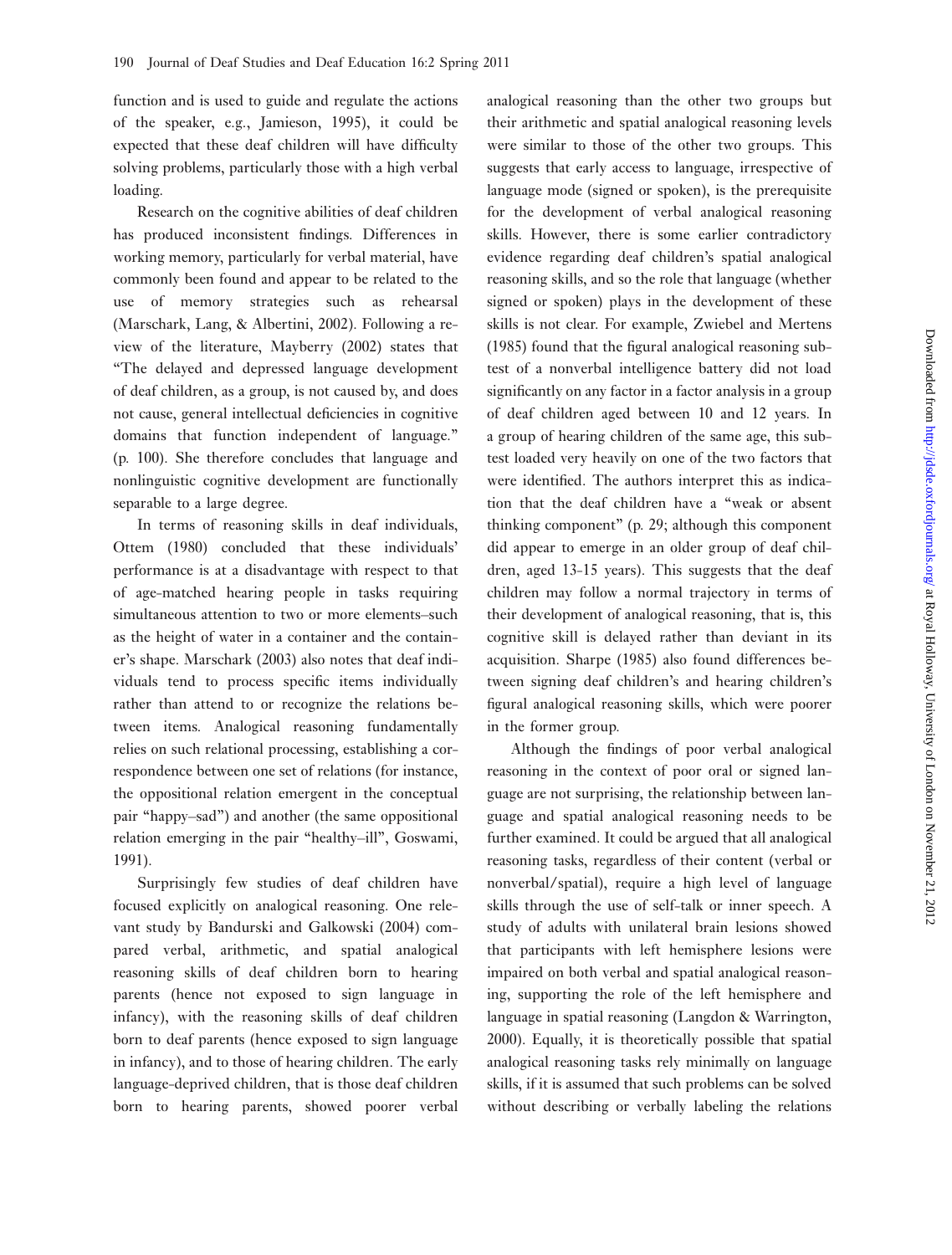between the items. Thus, the influence of language on spatial analogical reasoning is unclear and may not be equivalent to its influence on verbal analogical reasoning.

The current study aimed to compare both verbal and spatial analogical reasoning skills in hearing children and deaf children, the majority of whom used spoken language. It is hypothesized that children's scores on the verbal analogy subtest of the verbal and spatial reasoning test for children (VESPARCH; Mellanby & Langdon, 2010) will differ between groups, with hearing children outperforming deaf children. It is also hypothesized that, within each of the groups, children's verbal analogical reasoning skills will be predicted by their language ability, as measured through tests of vocabulary and receptive grammar. In terms of spatial analogical reasoning skills, given previous empirical inconsistencies, no specific hypotheses are proposed; however, spatial analogy performance serves as a surrogate measure of general cognitive competence, which at face value has less language dependence (than the verbal analogy task).

## Methods

# Design

The study employed a between-groups design comparing deaf children and hearing children. All children completed measures of language and analogical reasoning on one occasion.

# Participants

The participants in this study are the same sample as for a previously published study (Figueras, Edwards, & Langdon, 2008). However, for clarity, information regarding the sample is reproduced here. Sixty-nine children aged between 8 and 12 years were assessed: 22 deaf children with cochlear implants (mean age  $= 9.8$ years,  $SD = 1.6$ ), 25 deaf children who used conventional hearing aids (mean age =  $10.8$  years,  $SD = 1.5$ ), and 22 hearing children (mean age  $= 10.2$  years,  $SD =$ 1.3). Children were recruited through the Cochlear Implant Programme in a London teaching hospital and through schools within southern England. To

reduce between-group variability, children from both groups were recruited from the same schools. The mean length of implant use was  $6.4$  years  $(SD =$ 2.0). Children with learning disabilities or significant developmental delays (as identified by local educational services or on the basis of testing by the implant team clinical psychologist) were excluded. Children in the deaf group were born to hearing parents and were prelingually deafened (hearing loss either congenital or acquired before 2.5 years of age). For details of etiology of deafness, see Figueras and colleagues (2008).

The deaf children had a sensorineural loss in the moderate (41-70 dB), severe (71-95 dB), or profound  $(95 + dB)$  ranges. Figueras and colleagues (2008) provide data on the number of children within each of these categories (there are seven missing data points for the group of deaf children), and the mean and SD of hearing loss levels for the two deaf groups. The hearing loss figures represent the unaided pure-toneaverage threshold in dB hearing loss in the better ear, taken from the most recent available audiograms, averaged over the frequencies of 500, 1,000, 2,000, and 4,000 Hz. Neither hearing loss nor age of cochlear implantation/initiation of hearing aid use was significantly related to any of the cognitive or language tests (Spearman's correlations with age partialled out).

Seventy percent of the deaf children were orally educated; the remaining children used Total Communication (a combination of spoken English and key British Sign Language [BSL] signs, using English rather than BSL grammatical structures), with the exception of one child with hearing aids who predominantly used BSL. All children were able to understand simple, orally presented test instructions. The groups were matched on age, gender, socioeconomic status, and ethnicity (see Figueras et al., 2008).

#### Measures

Measures of verbal and spatial reasoning. The verbal and spatial analogical reasoning tests are part of the VESPARCH test battery (Mellanby & Langdon, 2010) designed for 9 to 13-year olds that was developed from Langdon and Warrington's (1995) verbal and spatial reasoning test for adults. There are 25 questions in each of the test sections, presented in multiple-choice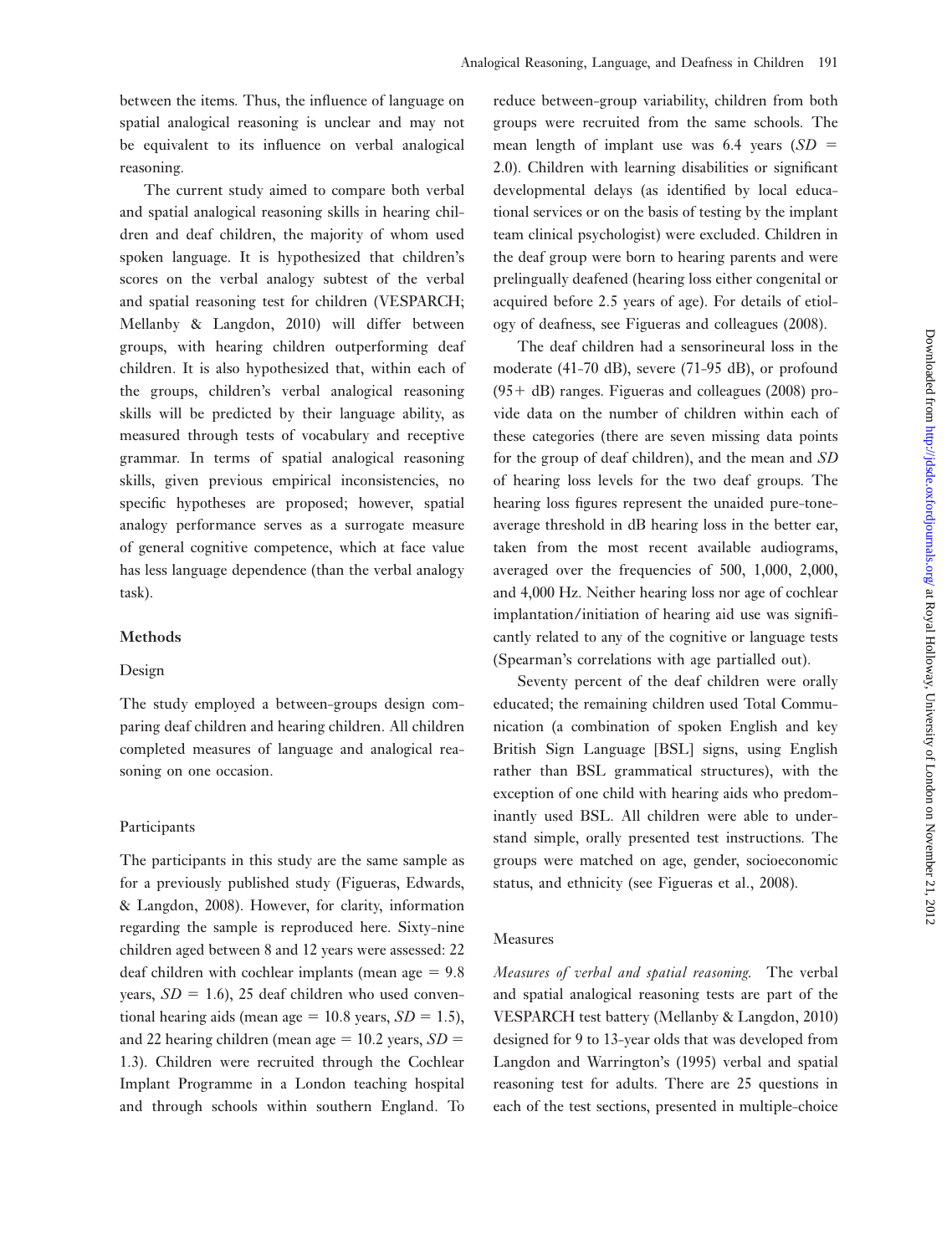formats, where the child has to select one from four possible responses. Administration instructions are short and simple, and for each subtest, there are five practice items in which feedback on the child's performance is provided, to help clarify the task demands. The multiple-choice format of the VESPARCH allows for pointing, a nonverbal response. In addition, the test places minimal load on participants' memory because the problem and response alternatives are available for each test item until the child has made his or her response (Langdon & Warrington, 1995, 2000). Data on the VESPARCH are available for more than 2,000 hearing children aged 9–12 years. The test has not been used previously with deaf children, but was chosen because of its presentation and response formats, and because there is no standardized, validated alternative that has equivalent verbal and spatial forms. The internal consistency is adequate (Cronbach's alpha 0.7) and test-retest at 1 year correlates significantly  $(r = 0.6)$ .

The VESPARCH consists of problems of category (identifying the item that does not belong to the category to which the other items belong) and analogy (recognizing relationships between items), within both the verbal and spatial domains. In light of this study's hypotheses, only the analogical reasoning subtests of the VESPARCH were administered.

Verbal analogy. Each of the 25 items on the VES-PARCH verbal analogical subtest comprises a pair of words that bear a relation to each other (opposites, cause–effect, part–whole, etc.), followed by a single word and four alternative words with which the single word can be paired. Participants are asked to select one of the four alternatives so that it relates to the single word in the same way as the first pair of words relate to each other. For example, a verbal analogy problem is of the type ''boat is to sea, as car is to sky, wall, road or roof.''

The vocabulary in the verbal subtests is a selection of frequent words appearing in books for 9-year-old children. As the VESPARCH progresses and the logic of test items becomes more complex, the demands on the children's level of vocabulary remain constant (Langdon & Warrington, 2000). Although the words used in the test should be familiar to most children in the current sample, it remains a possibility that younger children (and particularly those who are deaf) would have difficulty with some of the test items not because of genuine reasoning difficulties, but as a result of poor vocabulary skills. Children in the current study were thus told that, if they did not know the meaning of a word, they could ask the experimenter. When requested, the same word definitions were given to each participant.

Spatial analogy. The VESPARCH spatial analogy subtest is equivalent to the above, with the exception that words are substituted by abstract geometrical shapes, most of which cannot be verbally encoded. The visual-spatial demands of the test are minimized through the selection of simple shapes that do not rely on fine perceptual discrimination skills (Langdon & Warrington, 1995, 2000). The relations between the shapes include transformation (e.g., square to circle, oblong to ellipse) and rotation.

# Measures of language.

The British Picture Vocabulary Scale, Long Form. The British Picture Vocabulary Scale, Long Form (BPVS, Dunn, Dunn, Whetton, & Pintilie, 1982) measures receptive vocabulary. Children are presented with four pictures on a page and are instructed to point to the one corresponding to the word given by the examiner. Because hearing loss may interfere with the accuracy with which some words are heard, all participants in the current study were asked to repeat each word prior to pointing to a response. When children did not correctly perceive a given word, it was repeated for them, making lip reading as clear as possible.

The Test for Reception of Grammar–Version 2. The Test for Reception of Grammar–Version 2 (TROG-2, Bishop, 2003) is a measure of receptive grammar. It consists of 80 items with a multiple-choice format: each item contains four pictures, one of which corresponds to the short sentence spoken by the examiner, whereas the rest are lexical and/or grammatical foils. To illustrate, "The ball is not only small but blue" is an example of the grammatical construct "not only x, but also y," and "The mouse is chased by the elephant" is a "reversible passive" construct (in reversible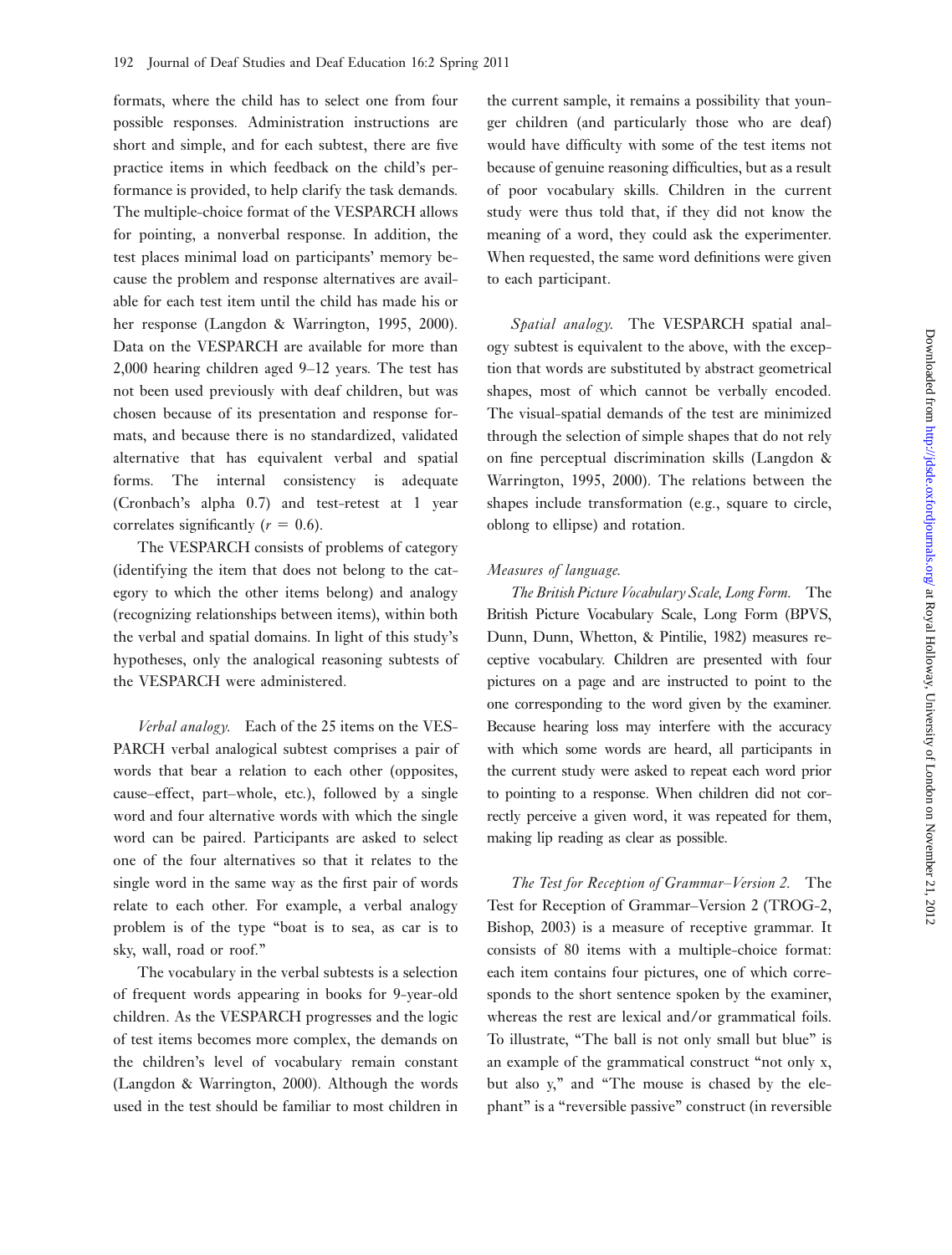passive constructions, the subject can be exchanged with the agent in the by-phrase and still leave a correct logical sentence, although with the opposite meaning).

# Procedure

All relevant ethical permissions were obtained from the participating institutions. Written parental consent and oral assent from the children were obtained prior to data collection. The measures for this study were administered in the same testing session as those reported in Figueras and colleagues (2008), the total time for administration being approximately 90 min. Tests were always administered in the same order so that potential effects of order of test presentation would be constant across groups. Care was taken to give test instructions with maximum clarity, making sure that all children could clearly see the tester's lip movements and that their attention was appropriately focused. The same instructions were given to children in each of the three groups, including nonverbal gestures and facial expressions (e.g., pointing or raised eyebrows to indicate a response was expected).

# Statistical Analysis Procedure

The deaf children with cochlear implants and the deaf children with conventional hearing aids were collapsed into one group following initial analyses that found no differences between them on the language measures. The reasoning and language variables were normally distributed for the resultant group of deaf children as well as the group of hearing children. Performance on each of the language and reasoning tests was compared across the two groups (t tests with Bonnferroni correction). Fixed-order regression analyses were performed to explore the relationships between language and reasoning variables.

Item-by-item analysis of the TROG-2 test was carried out by calculating the proportion of children that passed each block. When a child failed at five consecutive blocks, the test was discontinued for that child (see TROG-2 manual, Bishop, 2003). The calculation of the proportion passing that block was based on reduced total number of children.

# Results

### Reasoning Tests

The total number of correct responses was calculated for each child on the verbal and spatial VESPARCH tests (maximum possible score of 25 for each test). It is of interest to note that, although the VESPARCH test had not previously been used with 8-year olds, the three 8-year olds in the hearing group all scored well within the measurement scale of the test (actual scores achieved were 13, 15, and 16 out of 25 on verbal VESPARCH). The scores on verbal VESPARCH were markedly lower in the deaf group than in the hearing group. The spatial VESPARCH scores were also significantly lower in the deaf group although the difference was less marked and became nonsignificant with Bonferroni correction. These findings are presented in Table 1. Particularly noteworthy is that when the difference between spatial and verbal scores was calculated for each group (spatial score minus verbal score), the resulting mean was near zero for the hearing children, indicating little difference in verbal and spatial reasoning abilities in this group. However, the spatial scores of the deaf children were significantly higher than their verbal scores.

# Language Tests

The standardized scores in the hearing group for grammar (TROG-2) and vocabulary (BPVS) were approximately average (i.e., close to 100). The standardized

Table 1 Comparison of VESPARCH scores of deaf and hearing children (t tests)

| Deaf children, $N = 47$<br>Mean $(SD)$ | Hearing children, $N = 22$<br>Mean $(SD)$ |         |           |
|----------------------------------------|-------------------------------------------|---------|-----------|
| 10.40(5.01)                            | 16.36(3.59)                               | $-5.58$ | < 0.005   |
| 14.28(4.45)                            | 16.45(3.20)                               | $-2.05$ | $=.045$   |
| 3.98(3.76)                             | 0.09(2.72)                                | 3.89    | ${<}.005$ |
|                                        |                                           |         |           |

Note. VESPARCH, verbal and spatial reasoning test for children.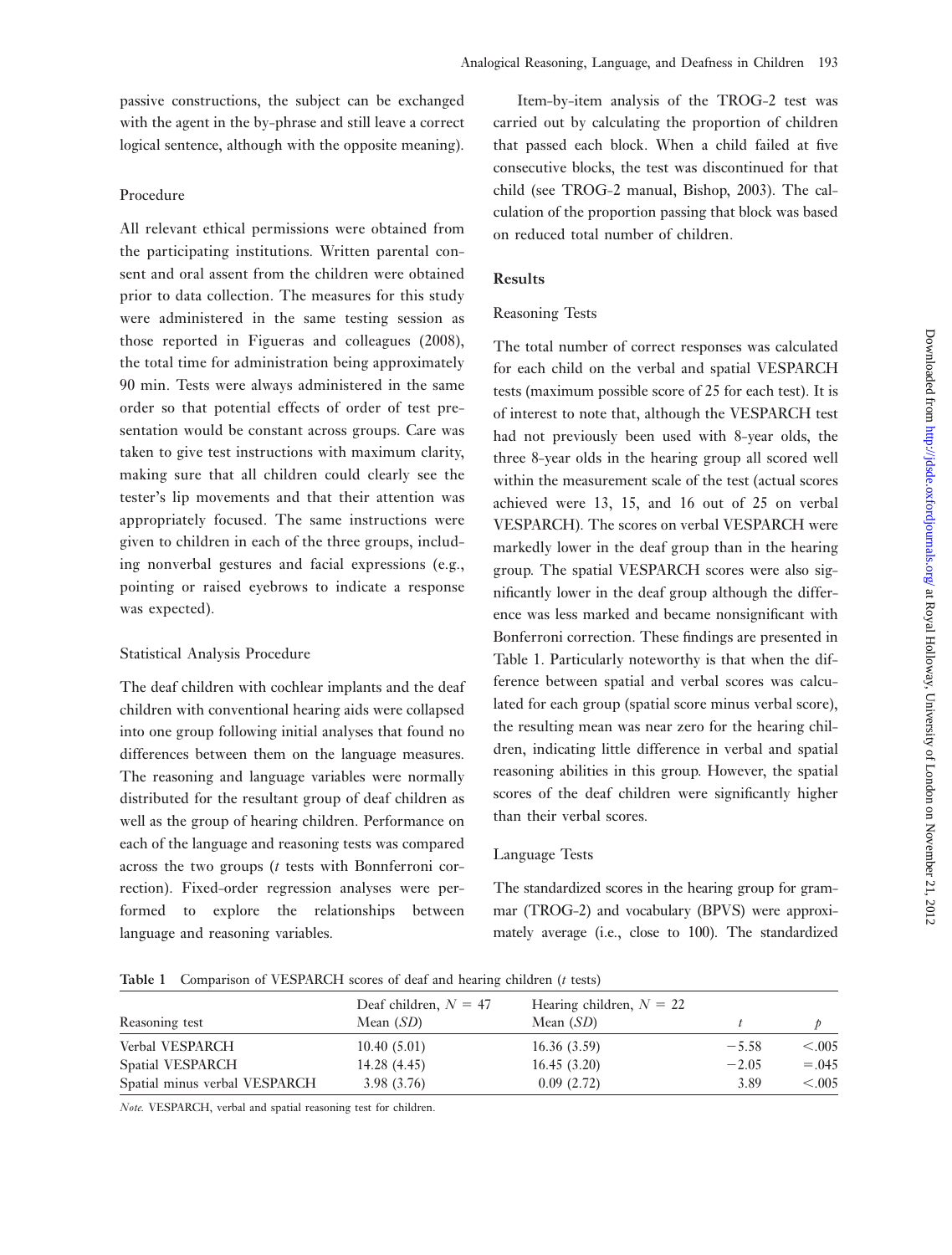| Language test | Deaf children, $N = 47$<br>Mean $(SD)$ | Hearing children, $N = 22$<br>Mean $(SD)$ |          |         |
|---------------|----------------------------------------|-------------------------------------------|----------|---------|
| TROG-2        | 68.55(16.3)                            | 100.68(8.5)                               | $-10.75$ | < 0.001 |
| <b>BPVS</b>   | 64.49(17.7)                            | 98.14 (13.0)                              | $-8.80$  | < 0.001 |

Table 2 Comparison of age-standardized language test scores of deaf and hearing children (t tests)

Note. TROG-2, Test for Reception of Grammar–Version 2; BPVS, The British Picture Vocabulary Scale, Long Form.

scores of the deaf children, however, were more than two SDs lower ( $p < .001$  in both cases). These results are presented in Table 2. The proportion of the deaf children who passed each of blocks A–F of the TROG-2 (i.e., scoring 4 out of 4 correct) was almost as high as for the hearing children. After Block F, the pass rate was considerably lower for the deaf children. Blocks H, I, and L particularly difficult–even more so than some of the succeeding blocks (for the percentage pass rates for each block and the grammatical construct being tested, see Table 3).

Two fixed-order regressions were performed, one on the deaf group and one on the hearing group, with

Table 3 Percentage of children passing each of the TROG-2 blocks

|                               | % Of deaf | % Of hearing                |
|-------------------------------|-----------|-----------------------------|
|                               | children  | children                    |
| Grammatical construct         |           | passing block passing block |
| A. Two elements               | 100       | 100                         |
| <b>B.</b> Negative            | 100       | 100                         |
| C. Reversible in and on       | 100       | 100                         |
| D. Three elements             | 87        | 100                         |
| E. Reversible                 | 83        | 100                         |
| subject-verb-object           |           |                             |
| F. Four elements              | 77        | 96                          |
| G. Relative clause            | 47        | 96                          |
| in subject                    |           |                             |
| H. Not only x but also y      | 13        | 73                          |
| I. Reversible above and below | 23        | 91                          |
| J. Comparative/absolute       | 66        | 96                          |
| K. Reversible passive         | 30        | 77                          |
| L. Zero anaphor               | 13        | 68                          |
| M. Pronoun gender/number      | 43        | 86                          |
| N. Pronoun binding            | 17        | 82                          |
| O. Neither-nor                | 15        | 82                          |
| P. x but not y                | 21        | 77                          |
| Q. Postmodified subject       | 21        | 86                          |
| R. Singular/plural inflection | 13        | 77                          |
| S. Relative clause in object  | 9         | 32                          |
| T. Centre-embedded            | $\theta$  | $\theta$                    |
| sentence                      |           |                             |

Note. TROG-2, Test for Reception of Grammar–Version 2.

age, spatial VESPARCH, and TROG-2 or BPVS entered in that order as regressors of verbal VES-PARCH. Spatial VESPARCH was used as a surrogate for general cognitive competence and entered into the regression in order to examine differences in reasoning performance that were specific to language and not just due to differences in general cognitive competence.

In the deaf group, TROG-2 or BPVS accounted for a significant additional amount of variance in verbal VESPARCH scores after entering age and spatial VESPARCH —for TROG-2,  $R^2 = .26$ ,  $F(1,41) =$ 44.315,  $p \le 0.0005$ ; for BPVS,  $R^2$  change = .24,  $F(1,41) = 36.14, p < .0005$ . However, in the hearing group, the language measures did not account for any additional variance after controlling for age and spatial VESPARCH. The full details of these analyses are presented in Table 4.

Two further pairs of hierarchical regressions were performed on the study sample as a whole  $(N = 69)$ , one pair predicting verbal VESPARCH scores, the other predicting spatial VESPARCH scores. Hearing status (deaf versus hearing), age, and either TROG-2 or BPVS were entered in that order as predictors.

When predicting verbal VESPARCH, hearing status, age, and either TROG-2 or BPVS each contributed significant amounts of variance, totaling approximately 70% in both cases. In these two analyses, hearing status accounted for approximately 26% of the variance, and the language measures accounted for an additional 25% of variance, after hearing status and age were accounted for.

In contrast, when predicting spatial VESPARCH, hearing status accounted for only around 5% of the variance (although this did just reach statistical significance). Here, the language measures again predicted a significant amount of variance after that accounted for by hearing status and age together (around 10%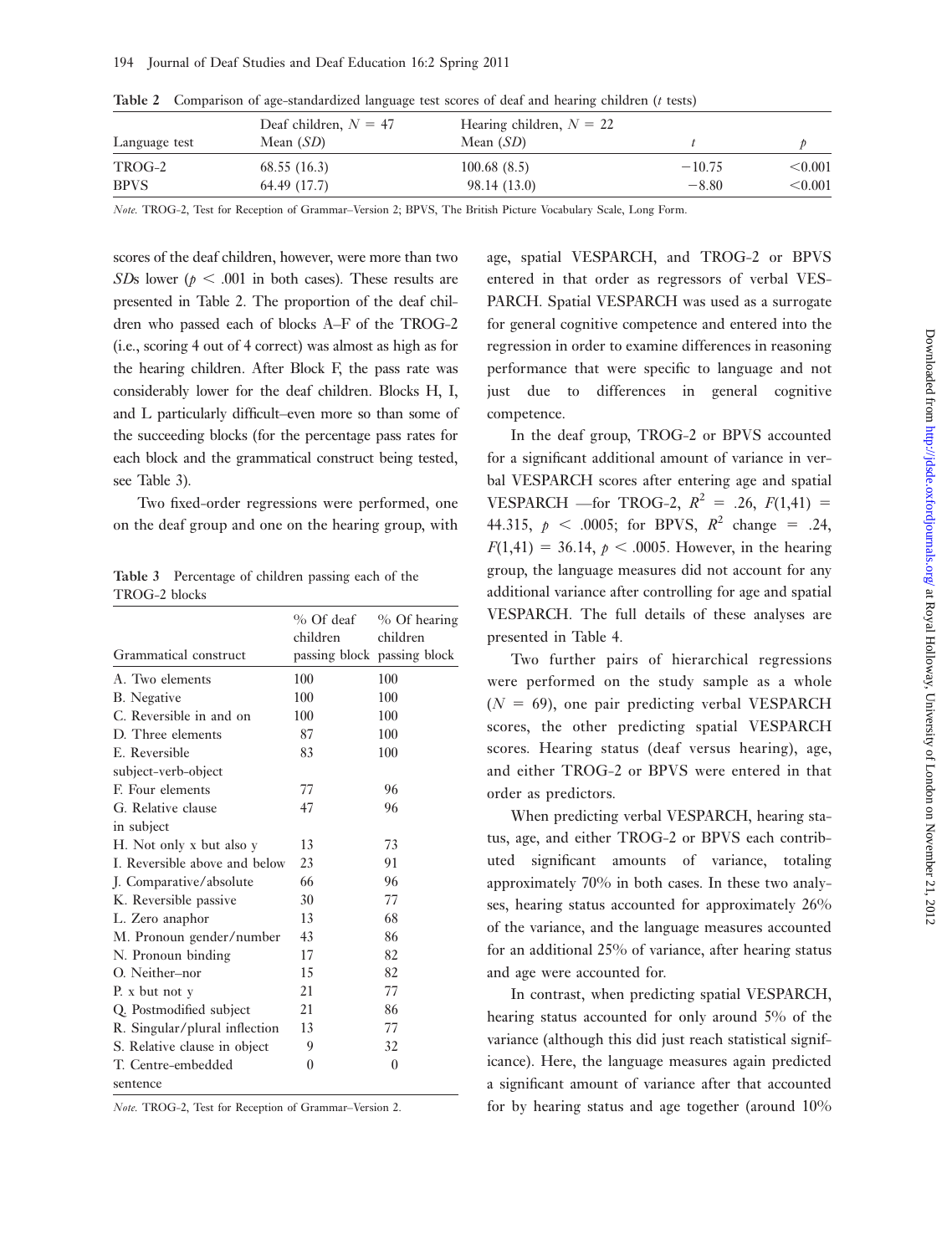| Group   | Independent variables | $R^2$ change | $F$ change | df   |          | Final model $\beta$ | $p$ for $\beta$ |
|---------|-----------------------|--------------|------------|------|----------|---------------------|-----------------|
| Hearing | Age                   | .27          | 7.34       | 1,20 | .013     | .331                | .052            |
|         | Spatial VESPARCH      | .30          | 13.03      | 1,19 | .002     | .571                | .002            |
| Deaf    | Age                   | .26          | 15.16      | 1,43 | < 0.0005 | .197                | .041            |
|         | Spatial VESPARCH      | .24          | 19.69      | 1,42 | < 0.0005 | .338                | .002            |
|         | TROG-2                | .26          | 44.32      | 1,41 | < 0.0005 | .565                | < 0.0005        |
|         | Or BPVS               | .24          | 36.14      | 1,41 | < 0.0005 | .567                | < 0.0005        |

Table 4 Fixed-order multiple regression with age, spatial VESPARCH, and TROG-2 or BPVS entered in that order as regressors of verbal VESPARCH

Note. VESPARCH, verbal and spatial reasoning test for children; TROG-2, Test for Reception of Grammar–Version 2; BPVS, The British Picture Vocabulary Scale, Long Form.

for both the TROG-2 and BPVS), but notably less than that for the verbal VESPARCH. The total amount of variance in spatial VESPARCH accounted for by these two models was approximately 40%. The full details of these analyses are presented in Table 5.

# Discussion

In this study, deaf children performed more poorly than hearing children on tests of vocabulary and grammar; there was no difference in the performance of the deaf children in relation to whether they used conventional hearing aids or a cochlear implant. The most probable explanation for this latter finding is that, despite the efforts made, it was not possible to match the two deaf groups on a number of key variables. The deaf children with hearing aids had milder hearing losses, had been fitted with their hearing device at a younger age, and had used their hearing aids for longer, than the children with cochlear implants. Although the implanted children had probably used conventional hearing aids for a period of time before

receiving the implant, they presumably would have been unable to receive sufficient gain from them to access speech sounds, hence the need for a cochlear implant.

In this study, consistent with the findings of Bandurski and Galkowski (2004), the deaf children scored substantially lower than the hearing children on verbal analogical reasoning. Furthermore, verbal reasoning was markedly poorer than spatial reasoning for the deaf children, but not for the hearing children. In contrast, our findings did not support those of either Sharpe (1985) or Zwiebel and Mertens (1985): the results of our study did not indicate poorer spatial analogical reasoning skills in the deaf children or suggest that an ''abstract thinking component'' to intelligence is absent in deaf children before about 12 years of age. Although the deaf children in Sharpe's sample used signing as their primary mode of communication, they were born to hearing parents and therefore differences in language proficiency may have accounted for her findings.

The deaf children also scored substantially lower than the hearing children on the task assessing

| Reasoning task   | Independent variables | $R^2$ change | $F$ change | df   | p    | Final model $\beta$ | $\rho$ for $\beta$ |
|------------------|-----------------------|--------------|------------|------|------|---------------------|--------------------|
| Verbal VESPARCH  | Hearing status        | .28          | 24.86      | 1,65 | .000 | .526                | .000.              |
|                  | Age                   | .19          | 22.66      | 1,64 | .000 | .436                | .000.              |
|                  | TROG-2                | .26          | 60.22      | 1,63 | .000 | .726                | .000.              |
|                  | Or BPVS               | .23          | 57.68      | 1,63 | .000 | .710                | .000.              |
| Spatial VESPARCH | Hearing status        | .06          | 4.19       | 1,66 | .045 | .244                | .045               |
|                  | Age                   | .26          | 24.33      | 1,65 | .000 | .507                | .000.              |
|                  | TROG-2                | .10          | 11.30      | 1,64 | .001 | .457                | .001               |
|                  | Or BPVS               | .11          | 11.70      | 1,64 | .001 | .468                | .001               |
|                  |                       |              |            |      |      |                     |                    |

Table 5 Fixed-order multiple regressions with hearing status (deaf vs. hearing), age, and TROG-2 or BPVS entered in that order as regressors of verbal and spatial VESPARCH

Note. VESPARCH, verbal and spatial reasoning test for children; TROG-2, Test for Reception of Grammar–Version 2; BPVS, The British Picture Vocabulary Scale, Long Form.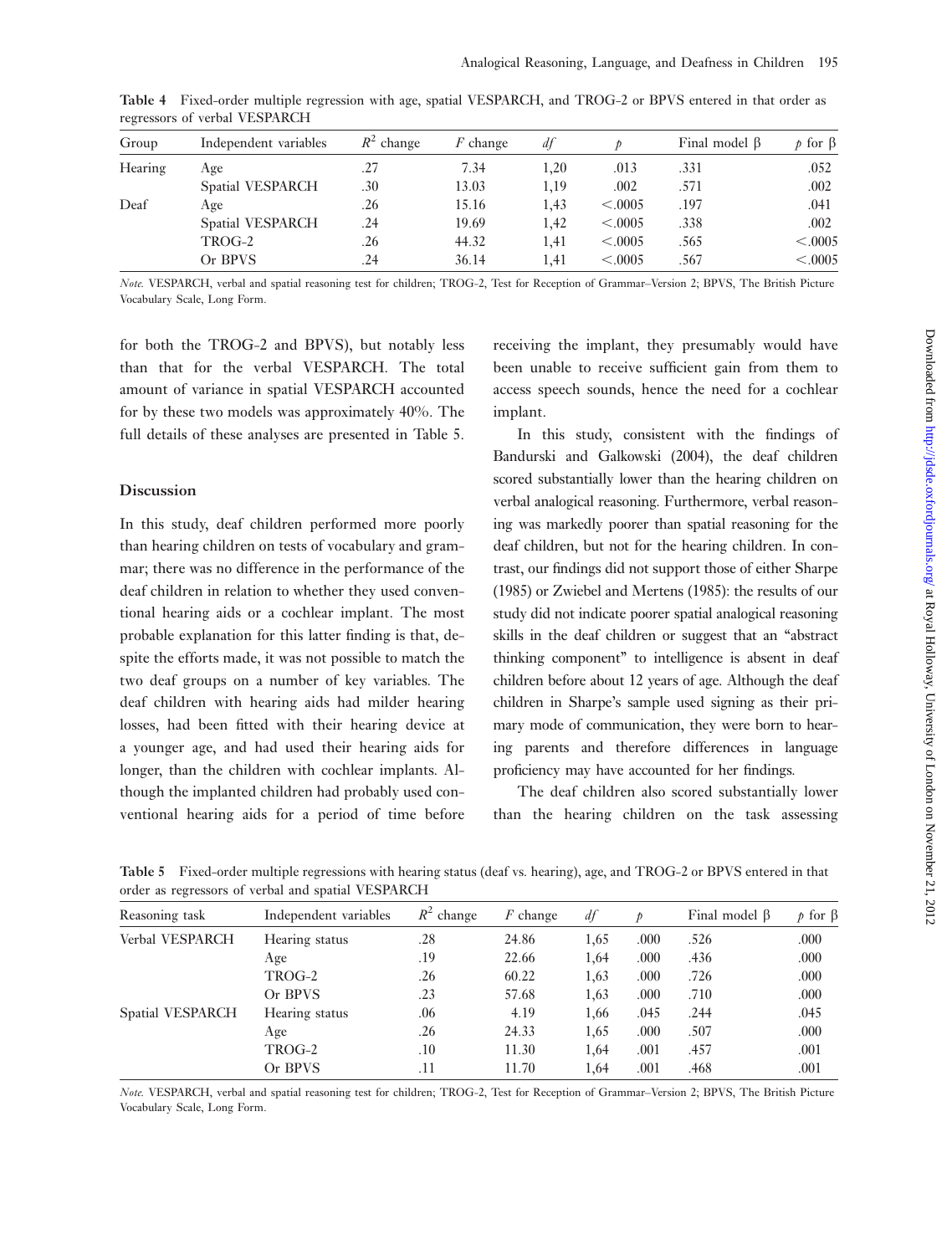understanding of grammar (TROG-2, Bishop, 2003) and on the British Picture Vocabulary Scale (BPVS, Dunn et al., 1992), whereas scoring similarly on spatial analogy. Within each of these two groups of children (deaf and hearing), the age-standardized scores on the two language tests were similar (i.e., their vocabulary and grammar skills were at a similar level). In our regression models, the language measures (TROG-2 and BPVS) contributed substantial additional variance in verbal VESPARCH in deaf children (after controlling for age and general cognitive competence), but did not in hearing children. In addition, vocabulary or grammar skills accounted for substantially more variance in verbal analogical reasoning compared with spatial analogical reasoning, after taking into account the child's hearing status and age. Thus, it seems likely that verbal reasoning is considerably more adversely affected than spatial reasoning in those deaf children with poor language proficiency. If language is also used in solving spatial analogies within this group, it plays a more minor role.

Closer examination of the deaf children's responses in the grammar test supports the contention that the problem with verbal analogical reasoning is related to a more general problem in understanding complex language structures. The deaf children performed similarly to the hearing children on the simple items early in the test, including ones with negatives and those with four elements (e.g., ''The horse sees the cup and the book''); however, their performance fell dramatically once relative clauses, reversible structures, and relational structures (such as neither-nor, and x but not y) were encountered. The performance of the deaf children closely resembled that of younger hearing children aged 5–6 years, who also have particular difficulty with blocks H, I, and L ( E. Svirko, unpublished data). This finding supports the view that deaf children's acquisition of grammar is not ''deviant'' but merely delayed (Bishop, 1983). Our recent work reporting deficits in deaf children on tests of executive function that were related to poor language skills also supports the more general role of language level in cognitive function in deaf children (Figueras et al., 2008).

It would be particularly informative to ascertain whether the same pattern of results as reported here is found when deaf children who are native signers complete these verbal and spatial reasoning tests in order to unpack further the relationship between language and reasoning.

The present study has a number of limitations. We cannot exclude the possibility of biased sampling, given the small groups and their recruitment from a tertiary referral center. The study did not evaluate spoken language which may have accounted for additional variance. There was no systematic check that the deaf children accurately heard the spoken instructions, although the investigator made every effort to ensure that this was the case. Although the majority of deaf children were orally educated and all had speaking parents, there was nevertheless some heterogeneity of language modality experience in the group of deaf children. In addition, level of hearing loss was only available for 40 out of the 47 deaf children, and so could not be fully taken into account in the statistical analysis. A final limitation of the study is that the relation of scores on formal analogical reasoning tests to competence in everyday life was not explored and is therefore unclear.

The difficulties deaf children encounter in developing verbal analogical reasoning skills have educational implications. As Goswami (2001) notes, analogical reasoning is a powerful logical tool for explaining and learning about the world, contributing to the acquisition and restructuring of knowledge. Children who show developmental delays in this ability are at risk of underachieving in many areas of their learning and educational attainment. Our results suggest that, given the relation of language to verbal analogical reasoning skills, improving support for language development, in particular in terms of the vocabulary and grammatical structures used to describe relationships between concepts, might be expected to facilitate improvement in analogical reasoning skills for deaf children. Encouraging children to externalize their inner speech while solving problems may help their educators to identify the specific gaps in their language knowledge that are impeding their development of cognitive skills such as analogical reasoning. These possibilities remain to be confirmed by further research.